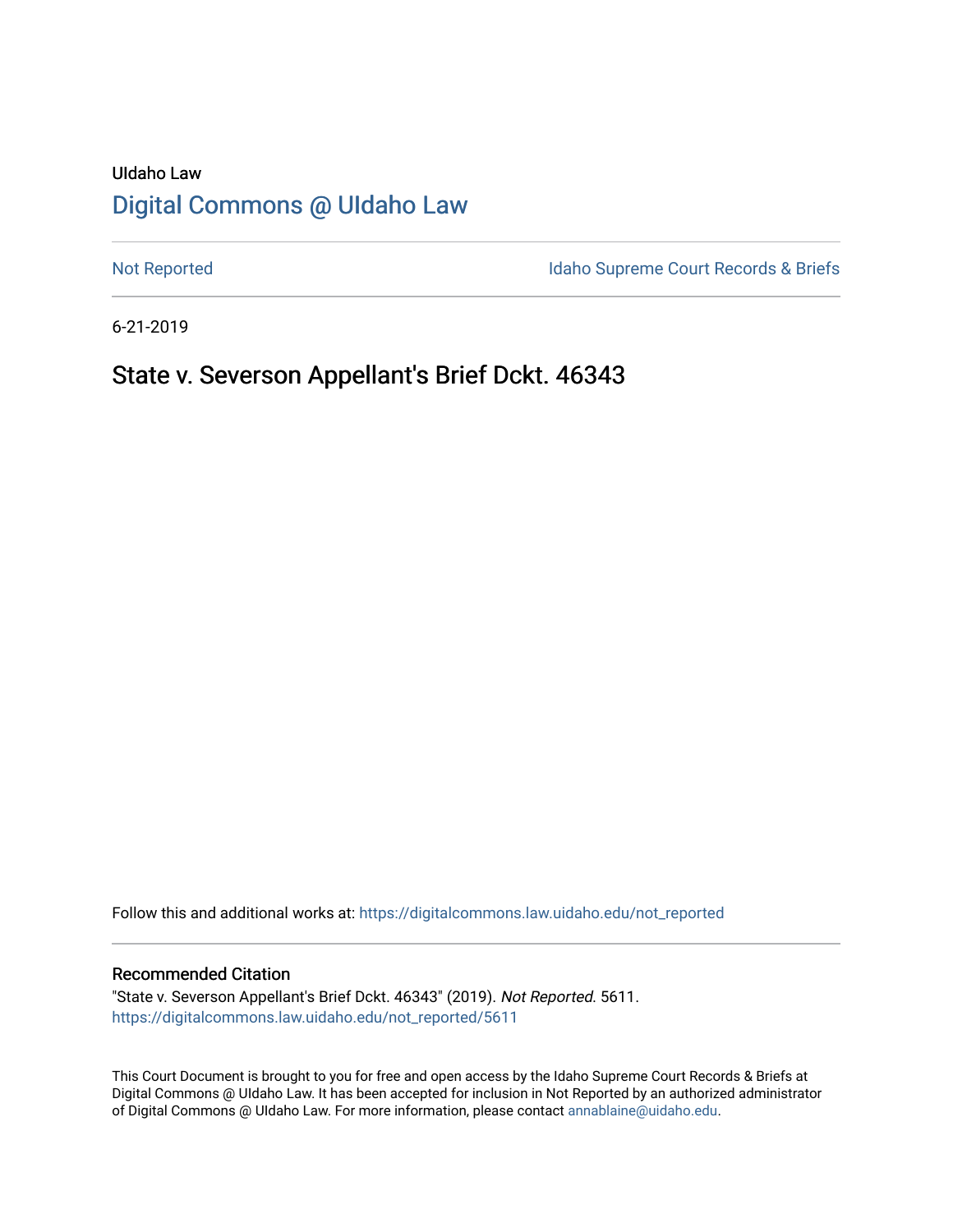

IN THE SUPREME COURT 0F THE STATE OF IDAHO

STATE OF IDAHO,

Plaintiff-Respondent, NO. 46343-2018

LARRY M. SEVERSON, APPELLANT'S BRIEF

Defendant—Appellant.

v. **Elmore County District Court** 

BRIEF OF APPELLANT

APPEAL FROM THE DISTRICT COURT OF THE FOURTH JUDICIAL DISTRICT OF THE STATE OF IDAHO, IN AND FOR THE COUNTY 0F ELMORE

> HONORABLE NANCY BASKIN District Judge

LARRY M. SEVERSON<br>
76709 ISCC / F-1, 27 A<br>
Deputy Attorney Gene: 76709 ISCC F—l, 27 Deputy Attorney General P.O. Box 70010<br>Boise, ID 83707 Criminal Law Division<br>P.O. Box 83720

P.O. Box 83720 Boise, ID 83720—0010 (208) 334—4534

DEFENDANT-APPELLANT <br>PRO SE PLAINTIFF-RESPONDENT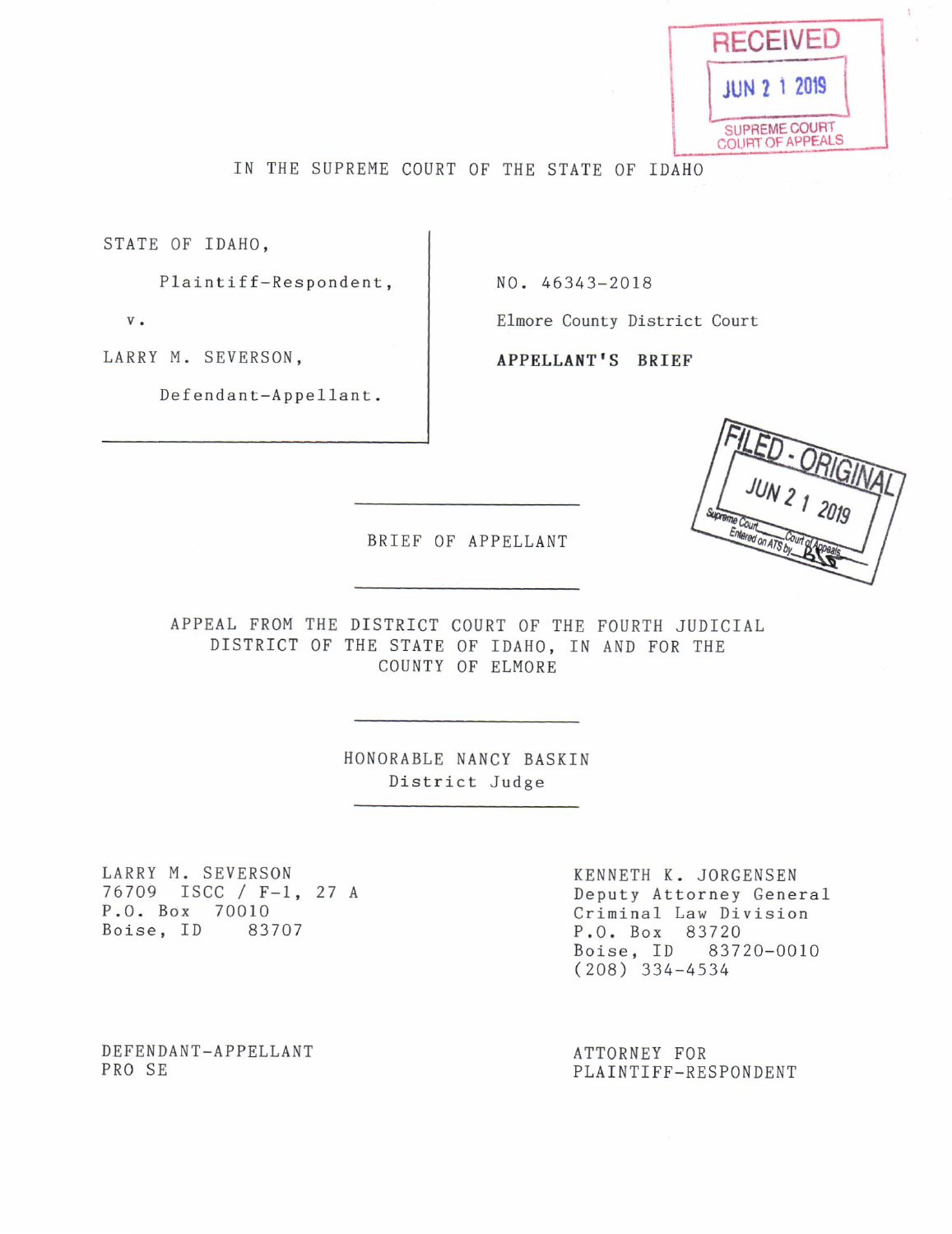#### TABLE 0F CONTENTS

# TABLE 0F AUTHORITIES ....................................... ii STATEMENT OF THE CASE ...................................... Nature of the Case ................................... Procedural History and Statement of Facts ................................... 1—4 ISSUE PRESENTED ON APPEAL ................................. ARGUMENT ................................................... 6—8

#### PAGE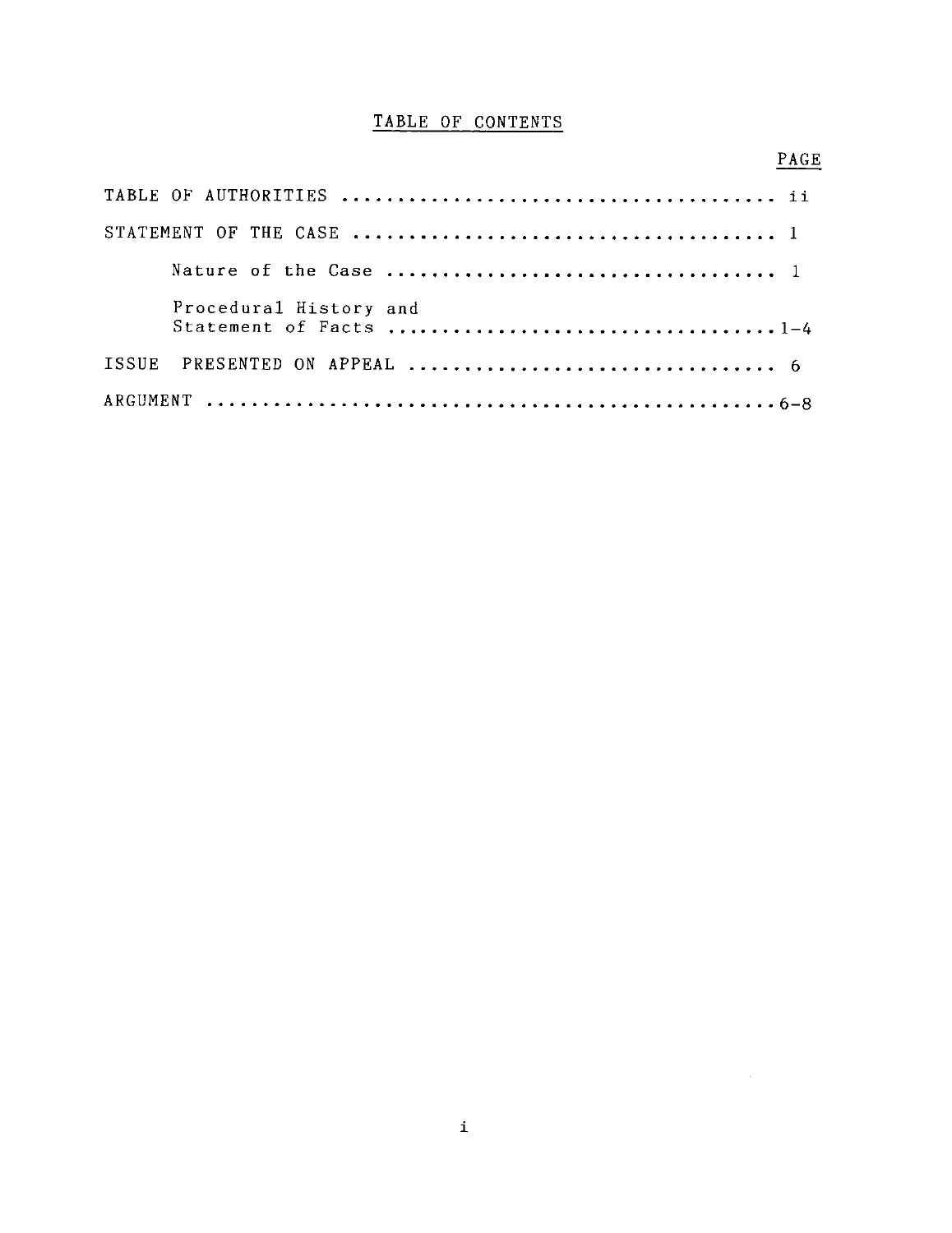# TABLE OF AUTHORITIES

Cases

| Black v. State, 165 Idaho 100, 439 P.3d 1272 (Ct. App. 2019)  6, 7 |  |
|--------------------------------------------------------------------|--|
| Charboneau v. State, 140 Idaho 789, 102 P.3d 1108 (2004)  7        |  |
| DeRushe v. State, 146 Idaho 599, 200 P.3d 1148 (2009)  6, 7        |  |
| Kelly v. State, 149 Idaho 517, 236 P.3d 1277 (2010)  6             |  |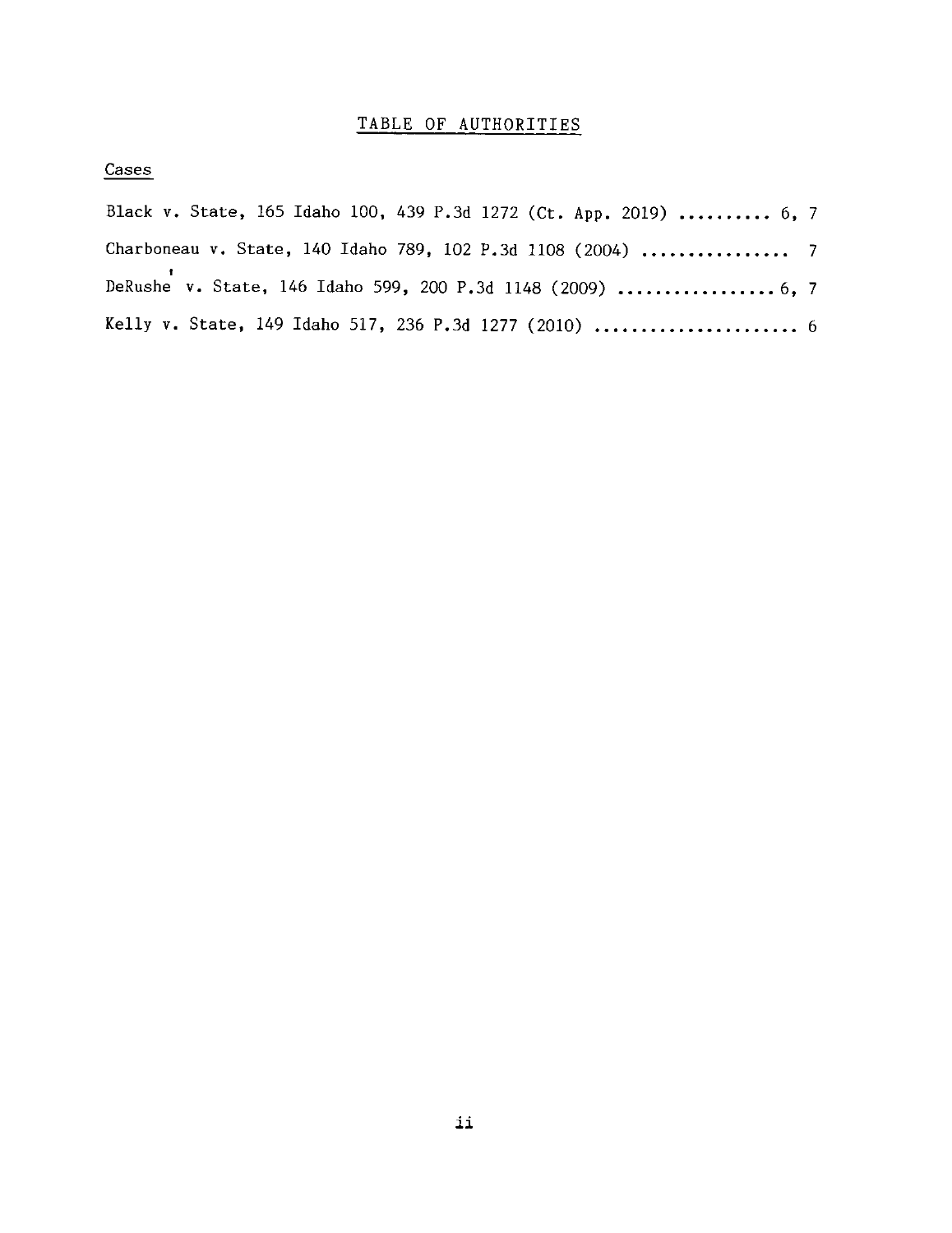#### STATEMENT 0F THE CASE

#### Nature of the Case

This is an appeal from the denial of Appellant Larry Severson's successive application for post-conviction relief. (R., pp. 134-149.) Relief should be granted because the claims involving newly—discovered evidence raised a genuine issue of material fact surrounding modern sciences' revised understanding of prescription sleep aid drugs Ambien/Zolpidem. These pharmaceutical compounds were central to Mr. Severson's murder trial where the jury was unable to reach a unanimous verdict as to the means of death.

Following Mr. Severson's 2005 jury trial, the U.S. Food and Drug Administration ("FDA") adopted the findings of the scientific community's revised understanding of sleep aid medications; their absorption rate among female patients; and acknowledged the large number of accidental overdose deaths. Such new and compelling evidence presents serious questions regarding the jury's finding of guilt and undermines confidence in the outcome of the trial.

## Procedural History and Statement of Facts

The State charged Mr. Severson with poisoning his wife by tampering with her Hydroxycut capsules, inserting Drano into the capsules, and first degree murder - either by causing Mrs. Severson to overdose on Ambien and Unisom, or suffocating her with his hand. Trial R. Vol. 3, pp.  $377-378$ .

The case proceeded to trial. The State could not present evidence of a

 $\mathbf{1}$ <sup>1</sup> Mr. Severson has filed a Motion to Augment the Record in this appeal with the records from the underlying criminal case. See Motion to Augment filed March 6, 2019. Furthermore, the Appellant requested numerous scientific peer<br>review publications and FDA guidelines be included in the augmented Record.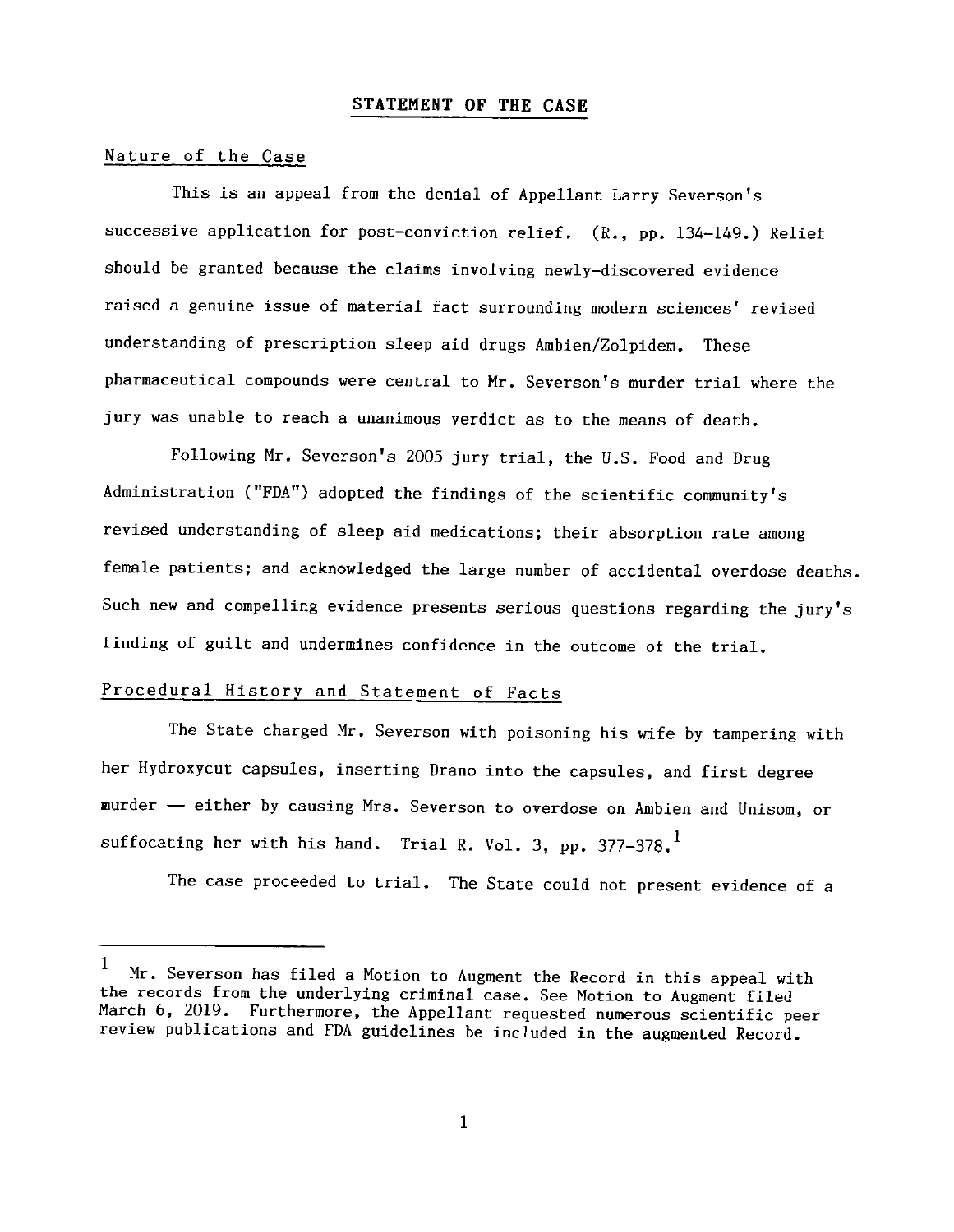definitive cause of death; rather its forensic pathologist concluded that the cause of death was undetermined, and the jury was not asked to return a verdict unanimously agreeing to a means of death. Trial Tr. Vol. 2, p.  $1250$ , ls.  $9-10$ ; p. 1378, ls. 13—17; State v. Severson, <sup>147</sup> Idaho 694, 701, <sup>215</sup> P.3d 414, <sup>422</sup> (2009). Following seventeen days of evidence and testimony, the jury returned a verdict of guilty of poisoning and a general verdict of murder. State v. Severson, supra. The district court sentenced Mr. Severson to a term of fixed life. Trial Tr. Vol. 10, pp. 1908—1911. He appealed and the Supreme Court, with Justice W. Jones and Justice pro tem Kidwell dissenting, affirmed the convictions. State v. Severson, supra. The dissent was from the majority's determination that the prosecutorial misconduct in closing argument was not fundamental error.

Mr. Severson then filed a pro se petition for post-conviction relief raising several claims.  $^2$  In separate decisions issued on June 29, 2012 and July 27, 2012, the district court dismissed the majority of claims, but granted an evidentiary hearing on the issue of whether Petitioner's trial counsel provided ineffective assistance by refusing to permit Mr. Severson to testify in his own defense. Following the evidentiary hearing the district court denied Petitioner's remaining post—conviction relief claim on January 22, 2013.

Mr. Severson appealed the district court's decision denying post conviction relief. The Court of Appeals reversed the court's order and remanded for further proceedings. Severson v. State, Docket No. 40769 (Ct. App.

 $\mathbf{2}$ 

 $\overline{2}$ Severson v. State, Elmore County Case No. CV—2009—1408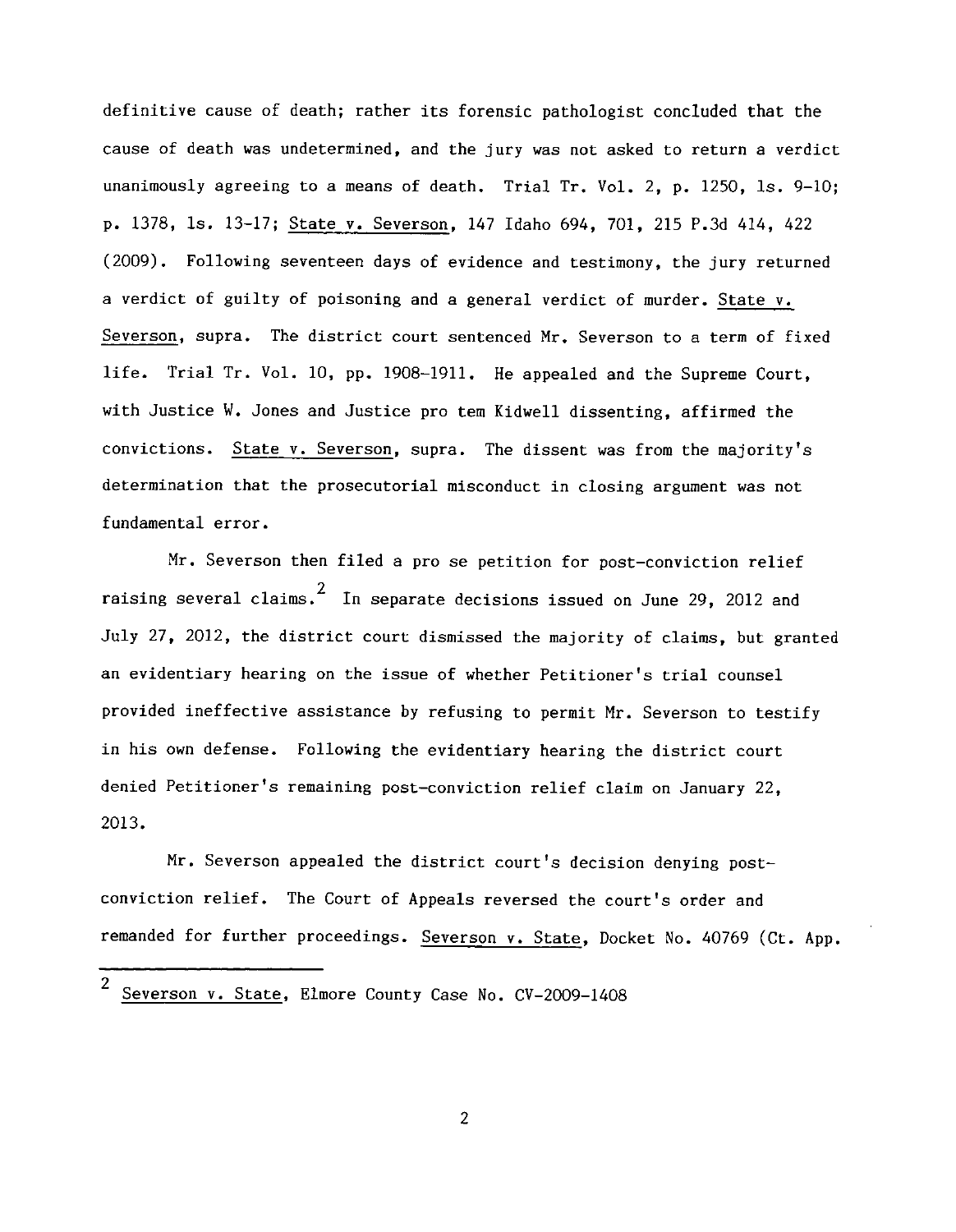October 10, 2014). The Idaho Supreme Court reviewed the decision, and on December 23, 2015, the Court vacated the district court's decision and remanded the case for further proceedings. Severson v. State, 159 Idaho 517, 363 P.3d 358 (2015)("Severson II").

The district held an evidentiary hearing on August 16, 2017, and dismissed the First Petition with prejudice on January 23, 2018. Mr. Severson filed a timely Notice of Appeal from that decision on February 9, 2018. Here, the Appellant asserted the district court erred in denying his claim for ineffective assistance of trial counsel, for the cumulative errors of his trial attorney(s), and for ineffective assistance of appellate counsel on direct appeal. The Court of Appeals affirmed the district court's decision to deny Mr. Severson post-conviction relief. At the Appellant's request the case remains pending review before the Idaho Supreme Court Docket No. 45780—2018.

On May 9, 2014, Mr. Severson filed a Verified Successive Petition for Post-Conviction Relief ("First Successive Petition").<sup>3</sup> The Second Petition alleged that post—conviction counsel failed to raise issues related to trial counsel's failure to properly object to numerous expert witness' testimony regarding scientific blood tests performed (and reports) in different labs without presenting such testimony from the actual lab technicians who performed such work and analysis; thus violating Mr. Severson's Sixth Amendment right to confront witnesses. First Successive Pet. at 4.

The district court declined to allow Petitioner to file a successive petition for post—conviction relief and dismissed Petitioner's claims on

3

<sup>3</sup> Severson v. State, Elmore County Case No. cv—2014—526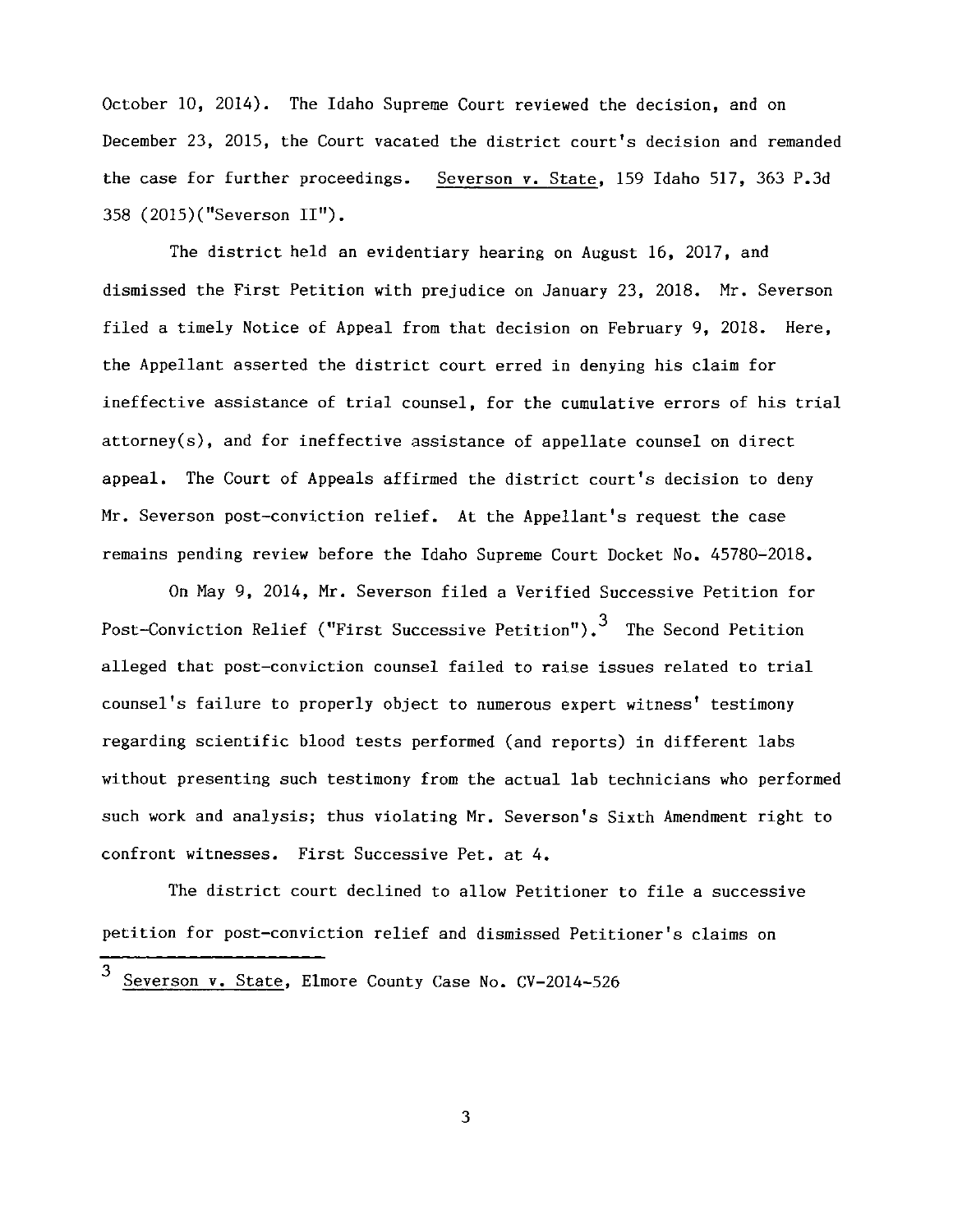July 3, 2014. Thereafter, Petitioner filed a Motion to Reconsider Order Denying Filing 0f Successive Post-conviction Relief Petition 0n July 23, 2014. The district court denied reconsideration on September 18, 2014, and in an unpublished decision, the Idaho Court of Appeals affirmed the district court's order. Severson v. State, Docket No. 42594 (Ct. App. April 11, 2016).

On October 16, 2016, Mr. Severson filed a Motion for Leave to File an I.C. Sec. 19-4901(a) & 19-4908, Successive IRC Application. without the aid of court appointed counsel, pro se. The Second Successive Petition alleged that Petitioner had discovered new evidence regarding the effect of certain medication on female patients, asserting claims of ineffective assistance of appellate and post-conviction counsel arising from their failure to raise a Sixth Amendment Confrontation Clause claim; prosecutorial misconduct, improper jury instructions, and the cumulative error doctrine. Second Successive Pet. at 5.

The district issued an Order Denying Motion for Appointment 0f Counsel and Notice of Intent to Dismiss Successive Application for Post—Conviction Relief on December 14, 2016. On February 10, 2017, Petitioner filed a Motion for Leave to Stay Proceedings during the pendency of Severson II, 0n remand to the district court. On April 18, 2017 the district court entered its Order Dismissing Petition (without prejudice) "declin[ing] to rule in advance on whether Mr. Severson may be permitted to file another petition in the future."<sup>5</sup>

## A. Instant post—conviction proceedings

On February 26, 2018, Mr. Severson filed a Motion for Leave to file a Successive (post-conviction proceeding) I.C. 19-4901(a) and 19-4908, pursuant

<sup>4</sup> Elmore County No. CV—2016—1135

Severson v. State, Elmore County No. CV—2016—1135, Order Dismissing Petition, the Hon. Jonathan Medema, District Judge presiding.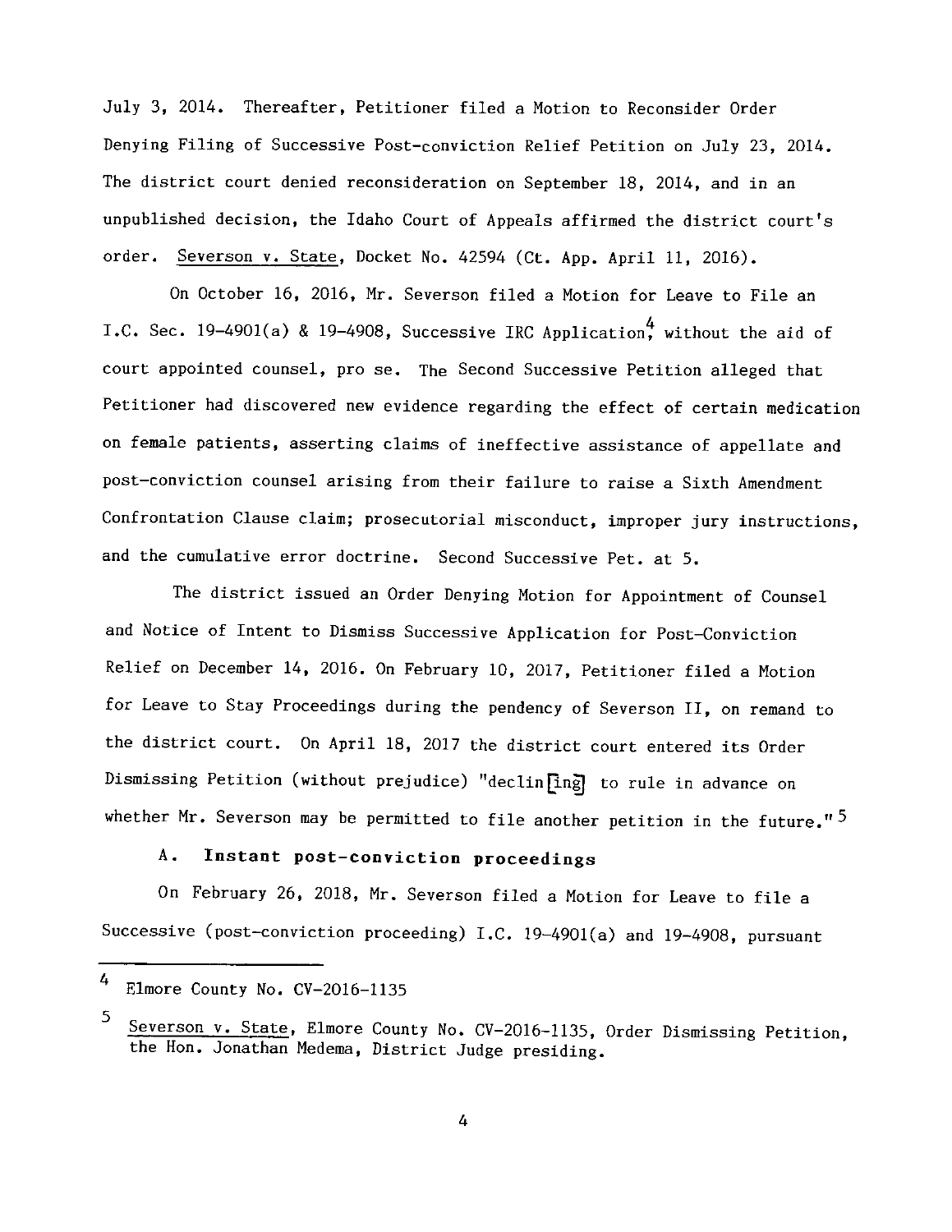to Idaho Criminal and Appellate Rules 0f prodedure. (R., pp. 52—88.) Here, Mr. Severson sought relief in the form of a new trial based upon newly discovered evidence not previously presented to the court. The State objected by seizing upon a typographical error, "There is no such thing as I.C.R. 57 or IRC 57." The appellant admits the pleadings were inartfully prepared, but asserts he is not an attorney, and could not proceed without the appointment of counsel. (R., pp. 89—101.)

The district court entered a Notice of Intent to Dismiss Third Successive Petition for Post~Conviction Relief and Deny Motion for Appointment 0f Counsel. (R., pp. 102—125.) 0n June 18, 2018, Mr. Severson filed Petitioner's Reply to the Court's Notice 0f Intent to Dismiss. (R., pp. 126—131.) Absent any advance notice to Mr. Severson, the district court had Mr. Severson transported to the Elmore County Courthouse on July 16, 2018, where the court conducted an evidentiary hearing. (R., pp. 132—133.) Agents of the Elmore County Sheriff declined Mr. Severson's requests that he be permitted to bring his essential legal materials on transport to the district court. Thus, Mr. Severson was unable to fully participate in the hearing or to present substantial documentation in support of his claims, i.e. newly discovered medical understanding of prescription sleep-aid Zolpidem (Ambien brand), Doxylamine (Unisom brand), with nearly <sup>24</sup> published peer review scientific studies have examined the mortality associated with over—prescription of these medications, their understanding of how such drugs metabolize differently among women patients, and the risks and hazards of their use in combination with other medications. Despite these facts the district court insisted Mr. Severson go forward with the evidentiary hearing, without the aid of court appointed counsel or the rudimentary legal documents necessary to advance his claims.

5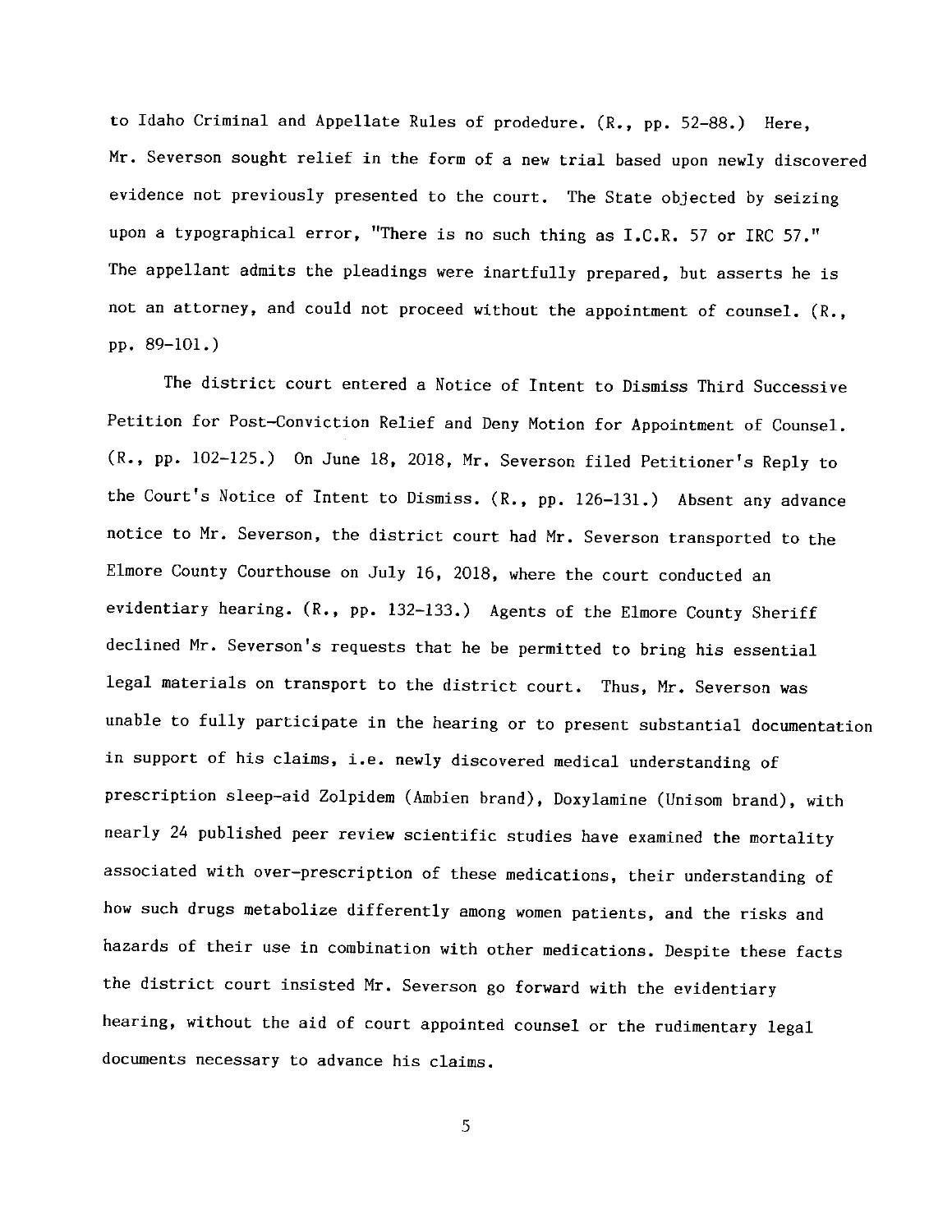The State did not file a written response to the Petitioner's Reply. (R., p. 132.) Mr. Severson renewed his request that the district court appoint conflict counsel. The court denied appointment of counsel to assist during the fact finding purpose of the evidentiary hearing. (R., pp. 132—133.)

0n July 20, 2018, the district court entered its Order Denying Leave to File A Third Successive Petition for Post-Conviction Relief. (R., pp. 134-149.) Following Mr. Severson's Motion to Enter Final Judgment, and request for the petition to be properly docketed with a separate civil case number in accord with I.C. 19-4902; subsequently denied by the court. (R., p. 165.) This appeal follows. (R., pp. 153—155.)

#### ISSUE PRESENTED 0N APPEAL

1. Did the district court err in summarily dismissing Mr. Severson's petition for post—conviction relief because there is an issue of material fact as to whether newly discovered evidence substantially undermines confidence in jury's finding of guilt?

#### ARGUMENT

Summary dismissal is appropriate only if the petitioner's allegations are clearly disproven by the underlying criminal record, the petitioner has not presented evidence making a prima facie case as to each essential element of the claims, or if the petitioner's allegations do not justify relief as matter of law. Kelly v. State, 149 Idaho 517, 521, 236 P.3d 1277, 1281 (2010); DeRushe v. State, 146 Idaho 599, 603, 200 P.3d 1148, 1152 (2009); Black v. State, 165 Idaho 100, 439 P.3d 1272, 1276 (Ct. App. 2019), review denied (May 17, 2019). The court must construe all disputed facts in the petitioner's favor and may only summarily dismiss when the facts so construed fail to establish a basis

6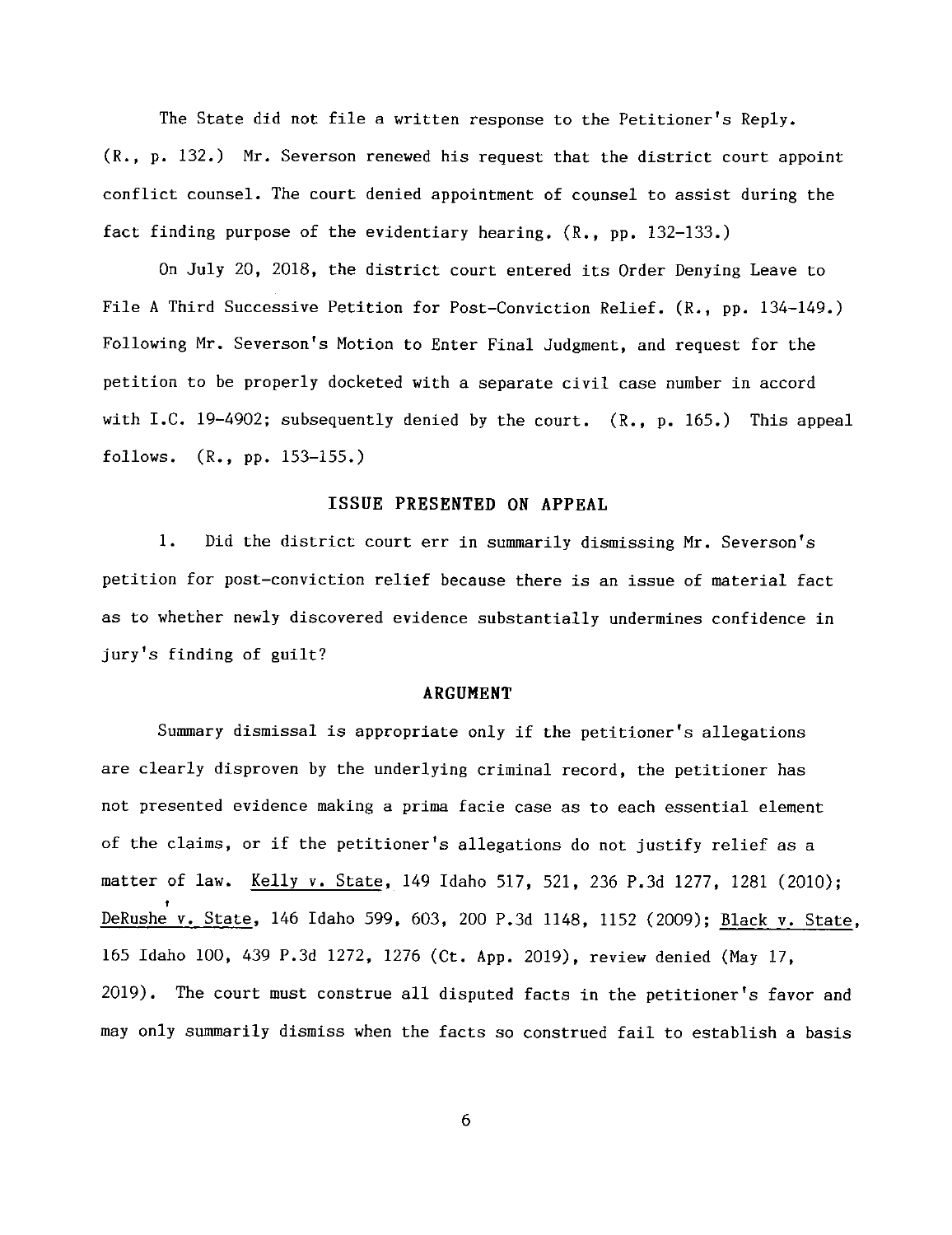for relief as matter of law. DeRushé, at 603; Charboneau v. State, 140 Idaho 789, 792, <sup>102</sup> P.3d 1108, <sup>1111</sup> (2004). An evidentiary hearing must be conducted when the petition, affidavits, and other evidence supporting the petition allege facts that, if true, would entitle the petitioner to relief. Charboneau, allege facts that, if true, would entitle the petitioner to relief<br>at 792; <u>Black</u>, 165 Idaho 104, 439 P.3d at 1276 (Ct. App. 2019).

When the jury found Mr. Severson guilty of murdering his wife in 2004, the scientific community and medical practitioners were unaware of the dangers and harmful effects of the sleeping—aid medications Mrs. Severson was over prescribed; the vast numbers of overdose deaths attributed to female patients taking those medications, or that the Food and Drug Administration would issue cautionary warnings and limitations on the prescription of such medicine among female patients.

Mr. Severson established issues of fact regarding the medical community's evolved understanding of the lethality of the sleep-aid drugs that caused the death of Mrs. Severson. This newly discovered evidence was unavailable to the defense at trial because the peer research conducted by Dr. Cahill, of University of California-Ervine wasn't available until 2012; furthermore, the renowned medical expert testimony Mr. Severson introduced in the instant PCR (successive application), Dr. Daniel Kripke, was rebuked by the district court for illogical reasons; e.g. trial defense counsel had argued "Mary possibly died by suffocating or overdosing." Severson I, 147 Idaho at 713. This is hardly a procedural bar to the entire scientific community's renewed understanding of the lethality of zolpidem and doxylamine to female patients; or disPOSitive to the reality of U.S. FDA regulatory restrictions on the prescription of such medicine to female patients such as Mrs. Severson.

The district court erred in concluding that the record, including the

 $\overline{7}$